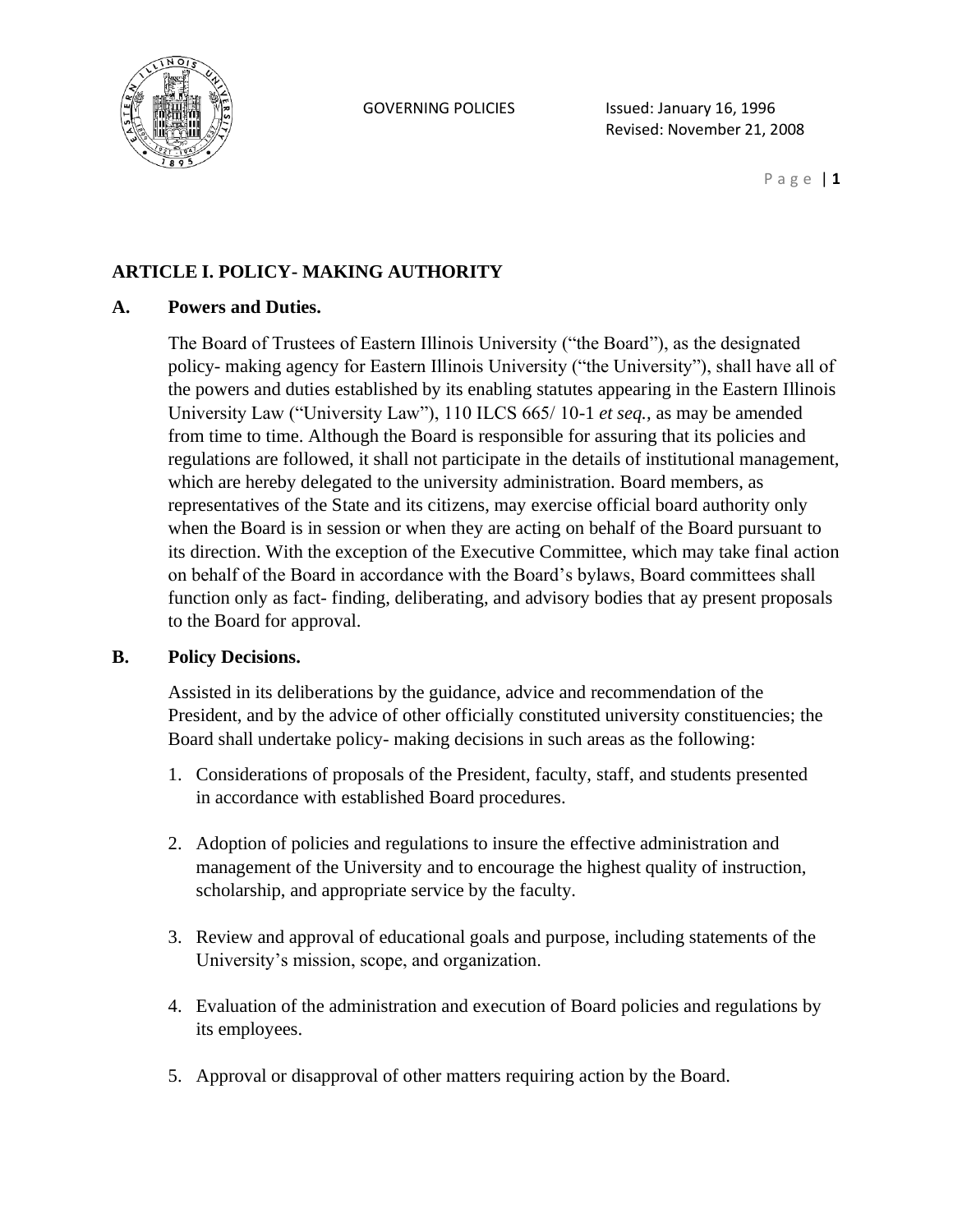

## **ARTICLE II. EASTERN ILLINOIS UNIVERSITY**

#### **A. The University.**

The University offers superior yet accessible undergraduate and graduate education. Students learn the methods and outcomes of free inquiry in the arts, sciences, humanities, and professions guided by a faculty known for its commitment to teaching, scholarly research, creative activity, and academic service. The University community strives to create an educational and cultural environment in which students refine their abilities to reason and to communicate clearly so as to become responsible citizens in a diverse world. Eastern Illinois University is a public university of the state of Illinois operating in accordance with policies and regulations established by the Board.

#### **B. The President.**

- 1. The President is the chief executive officer of the University. The President is responsible to the Board for the execution of Board policies and for the management and direction of university operations. The President shall have full authority and responsibility within the framework of the general policies determined by the Board for the organization, management, direction, and supervision of the University and shall be held accountable by the Board for the effective administration and management of the institution. In the discharge of these responsibilities, the President shall consult with such constituencies as are appropriate. The President shall be employed by the Board and serve at the Board's pleasure, unless a contract of employment specifics otherwise.
- 2. The President shall be accountable to the Board for performing the following duties within his/ her designated areas of responsibility:
	- a. Providing general leadership for the University.
	- b. Making recommendations concerning the University's mission, scope and organization and recommendations concerning plans and policies for the development and enhancement of University operations and activities.
	- c. Administering and directing University plans, operations, programs, and activities in the areas of academic affairs, administrative and fiscal affairs, student affairs, and public affairs and development.
	- d. Serving as the principal spokesperson and representative for the University with Illinois' Governor and General Assembly, the Illinois Board od Higher Education, and other external constituencies.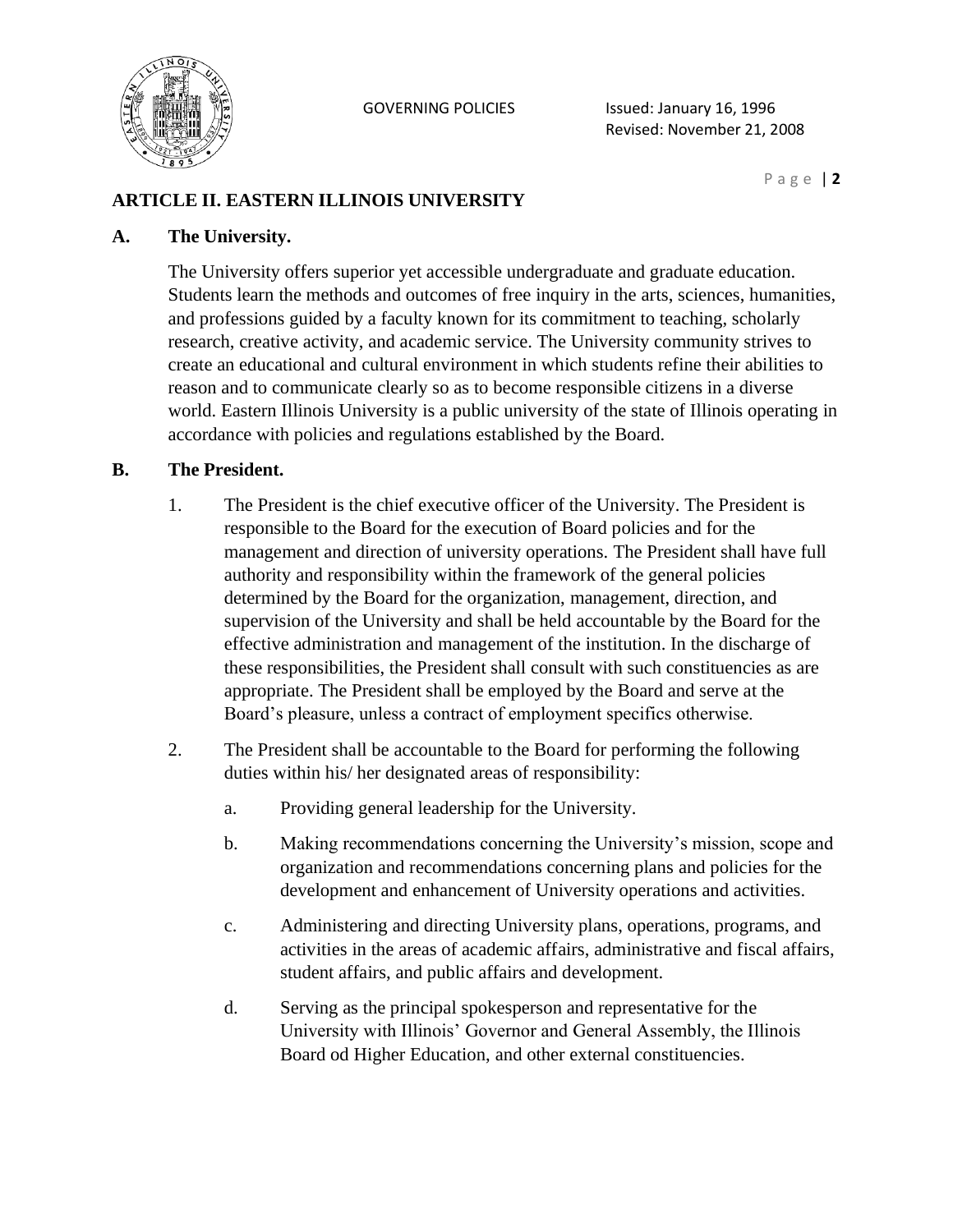

- e. Developing and maintaining positive public relations including establishment of a good rapport between the University and the region in which it is located and with the public whom it serves.
- f. Making recommendations concerning the initiation, continuation, or modification of University programs and activities.
- g. Making recommendations concerning the University's operating and capital budget requests, appropriation requests, and internal budgets.
- h. Making recommendations concerning the selection and appointment of such officers as may be designated by the Board.
- i. Coordinating the release of information about the Board and matters pertaining to the University.
- j. Coordinating the development and presentation of reports from the University, the including the formal agenda at each Board meeting, so that the Board receives the information it needs to act in the best interests of the University.
- k. Developing guidelines, procedures, and interpretations for the application of Board bylaws, policies, and regulations.
- l. Performing such other duties as the Board may delegate.
- m. Planning and implementing emergency response to critical incidents, involving the University directly or indirectly, whether natural or manmade, utilizing recognized management models to maximize public safety response.

## **C. Employees.**

University personnel practices shall ensure freedom from discrimination based upon race, color, sex, religion, age, national origin, ancestry, martial status, disability, veteran status, sexual orientation, or any other basis of discrimination by federal and state statutes. Current state and federal legal definitions of the above prohibited bases of discrimination shall be followed, when applicable. In addition, the University shall develop a plan for achieving diversity among its faculty and staff, and report annually to the Board on progress toward achieving the goals stated in the plan.

The following categories of personnel employed by the University define various constituencies that enable the University to achieve distinction in its mission. The University may recognize subgroups within the categories designated herein and shall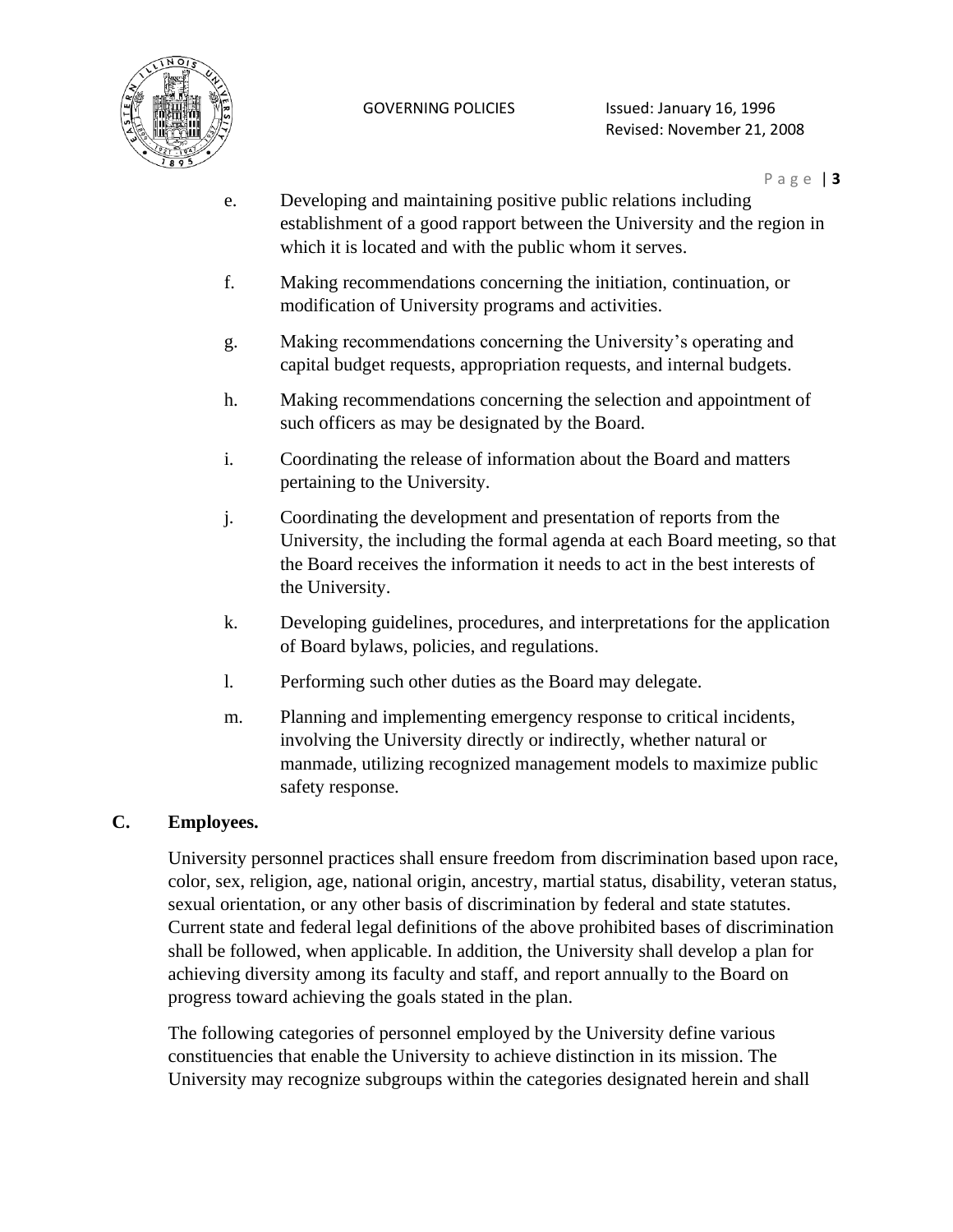

P a g e | **4**

specify in writing rights, privileges, and responsibilities of persons in the different categories and subgroups.

1. Faculty Employees.

Faculty employees comprise all persons with fifty percent (50%) or more of their appointments as faculty and with the faculty ranks of Professor, Associate Professor, Assistant Professor, or Instructor, including those Counselors and professional Liberty, Educational Media, Audio- Visual, and Learning Services staff with such ranks.

2. Administrative Employees.

Administrative employees comprise those administrative and professional employees who are not employed under the State Universities Civil Service System, including medical doctors engaged in providing health services appointed in accordance with Board Regulations. Administrative employees may be granted faculty rank and tenure in appropriate circumstances as provided in Board Regulations. In some cases, the President, with the prior approval of the Board, may offer employment contracts to specific senor administrative employees and coaches provided that such contracts may not exceed three (3) years in length unless a longer term is required by law. (Revised June 21, 2010)

3. Civil Service Employees.

Civil Service employees who are employed under the State Universities Civil Service System.

4. Other Employees.

Other employees, including but not limited to lectures, faculty assistants, graduate assistants, and other student employees shall be employed in accordance with Board Regulations and the procedures adopted by the university.

## **D. Academic Freedom and Responsibility.**

In adopting the following statements concerning academic freedom and responsibility, the Board affirms that academic freedom should not be abridged or abused and joins the numerous other organizations which have endorsed such principles.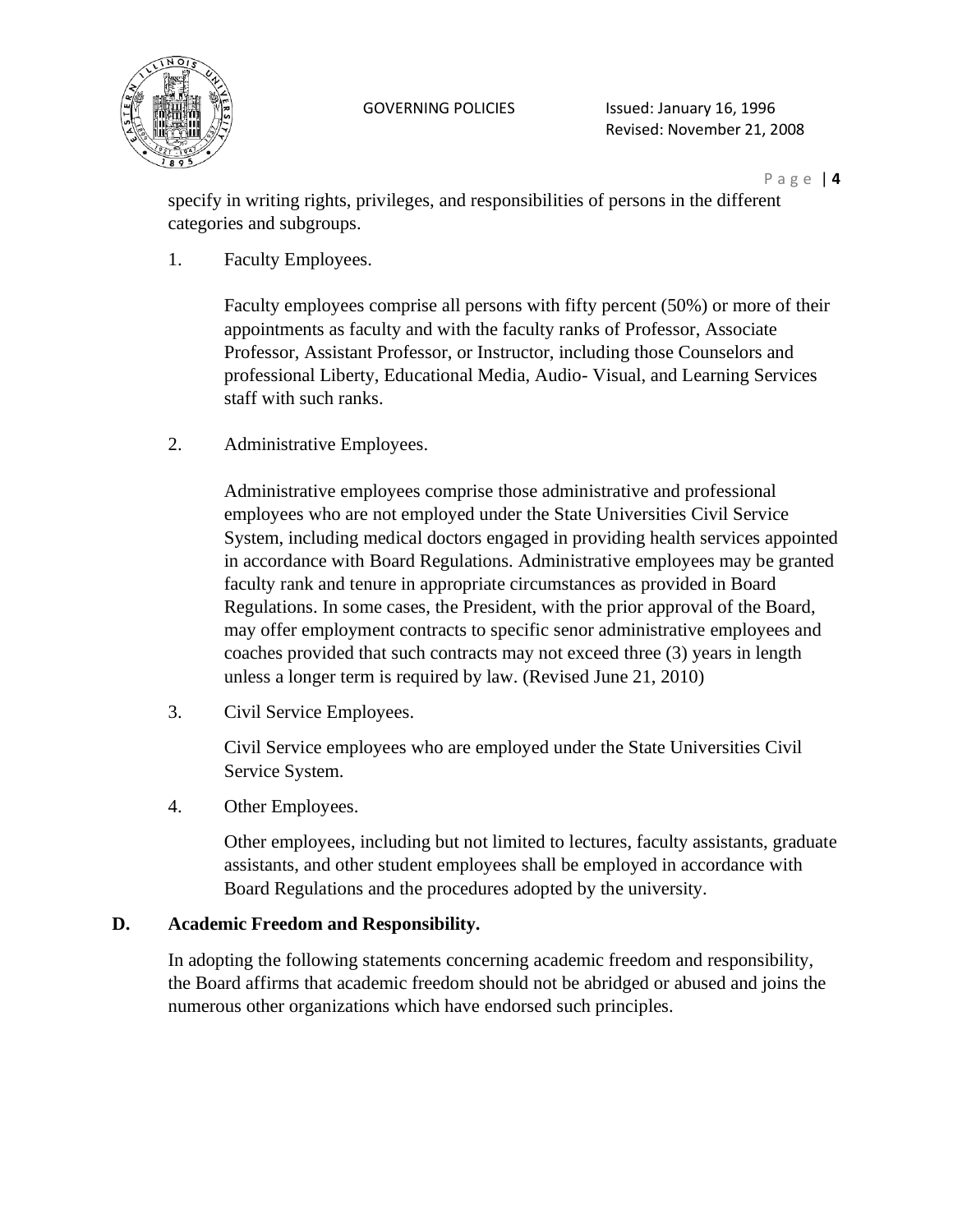

P a g e | **5**

1. Academic Freedom.

Institutions of higher education are conducted for the common good and not to further the interest of either the individual faculty member or the institution as a whole. The common good depends upon the free search for knowledge and truth and its free exposition. Academic freedom is essential to these purposes and applies to teaching, research, and publication. Academic freedom in research is fundamental to the search for knowledge and truth. Academic freedom in teaching is fundamental for the protection of the rights of the faculty member in teaching and of the student to freedom in learning. Academic freedom in publication is fundamental to foster an environment of intellectual curiosity and dialogue. This freedom carries with its duties and responsibilities correlative with these rights.

- a. Faculty members are entitled to full freedom in research and in the publication if the results, subject to the adequate performance of their other academic duties; but research for pecuniary return should be based upon an understanding with the authorities of the institution.
- b. Faculty members are entitled to freedom in the classroom in discussing their subjects, but they should be careful not to persistently introduce into their teaching controversial matters having no relation to their subject.
- c. College or university faculty members are citizens, members of a learned profession, and officers of an educational institution. When they speak or write as a citizen, on matters of public concern they should be free from institutional censorship or discipline, but their special position in the community imposes special obligations. As a person of learning and an educational officer, they should remember that the public may judge their profession and their institution by their utterances. Hence, they should at all times be accurate, should exercise appropriate restraint, should show respect for the opinions of others, and should indicate that they are not institutional spokespersons.
- d. In accordance with 110 ILCS 665/10-155, all faculty and staff members are free to communicate views on any matter of public or private concern to any branch of the state or federal government or any member thereof provided that the employee does not represent that her or she speaks for or on behalf of the university unless otherwise authorized. Faculty and staff members may also: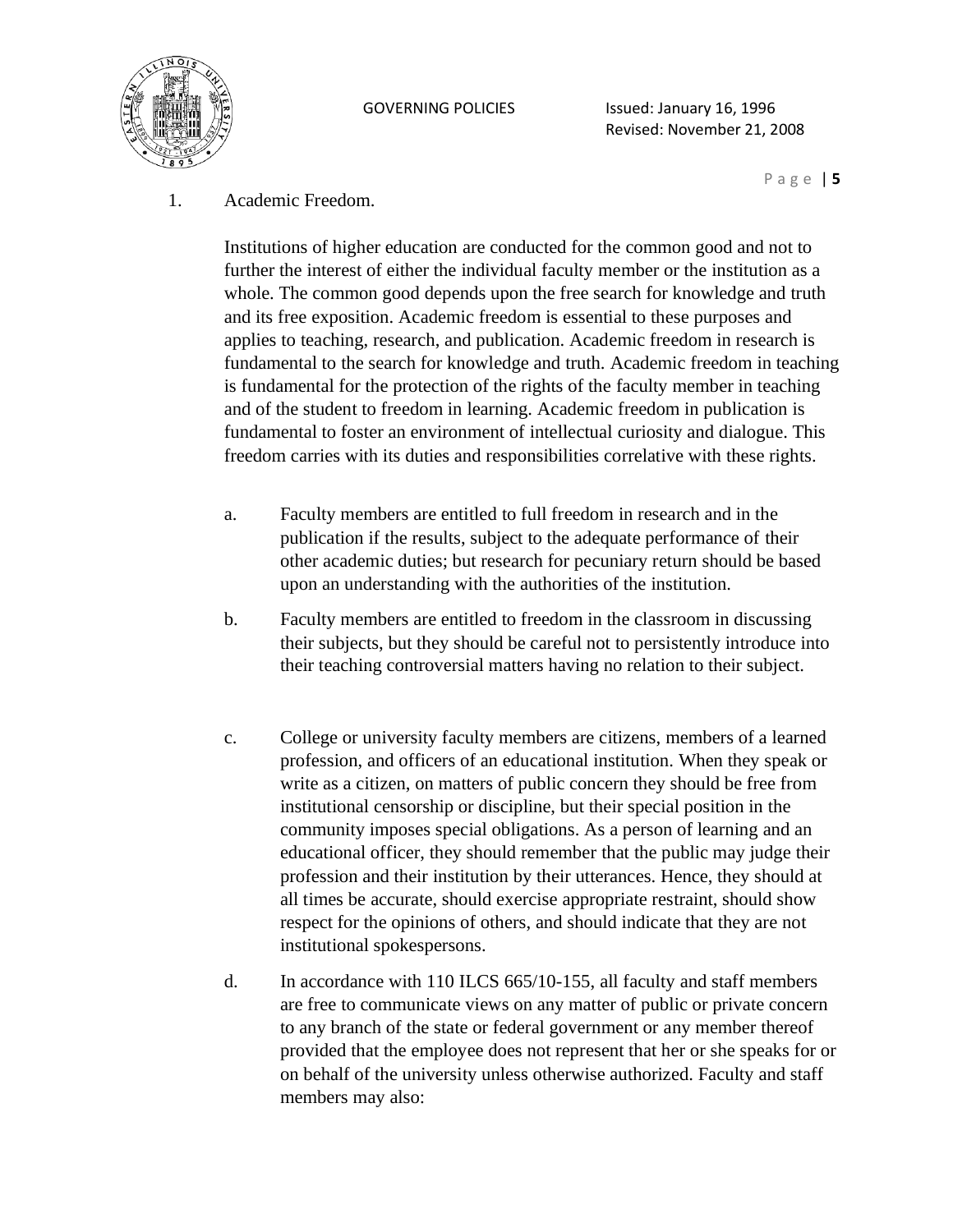

#### P a g e | **6**

1. display political buttons, stickers, or patches provided that such display by faculty members in instructional settings is relevant to the instructional purpose;

2. attend partisan political rallies provided that the faculty or staff member is not on duty; and

3. display partisan bumper stickers on his or her vehicle.

*(Revised January 22, 2010)*

2. Academic Responsibility.

Membership in the academic community imposes on students, faculty members, and administrations an obligation to respect the dignity of others, to acknowledge the right to express differing opinions, and to foster and defend intellectual honesty, freedom of inquiry and instruction, and free expression both on and off campus. The expression of dissent and the attempt to produce change, therefore, may not be carried out in ways that injure individuals, damage institutional facilities, or disrupt the classes being taught at the University. Speakers on campus must not only be protected from violence, but also given an opportunity to be heard. Those seeking to call attention to grievances must not do so in ways that significantly impede the functions of the institution. Students are entitled to an atmosphere conducive to learning and to even-handed treatment in all aspects of the teacher- student relationship. Faculty members may not refuse to enroll or teach students on the grounds of the student's beliefs or the possible uses to which the student may put the knowledge gained from a course. Students should not feel forced by authority inherent in the instructional role to make particular personal choices as to political or social action. Evaluation of students and the award of credit must be based on professionally assessed academic performance and not on matters irrelevant to that performance, such as personality, race, religion, political views, and personal beliefs.

It is the faculty members' mastery of their subjects and their own scholarship that entitle them to their classrooms and to freedom in the presentation of their subjects. Thus, it is improper for faculty members to persistently introduce material having no relation to their subjects, or to fail to present the subject matter of their course as announced to their students and as approved by the faculty in their collective responsibility for the curriculum.

Because academic freedom has traditionally included the faculty members' full freedom as a citizen, most faculty members face no insoluble conflicts between the claims of politics, social action, and conscience, on the one hand, and the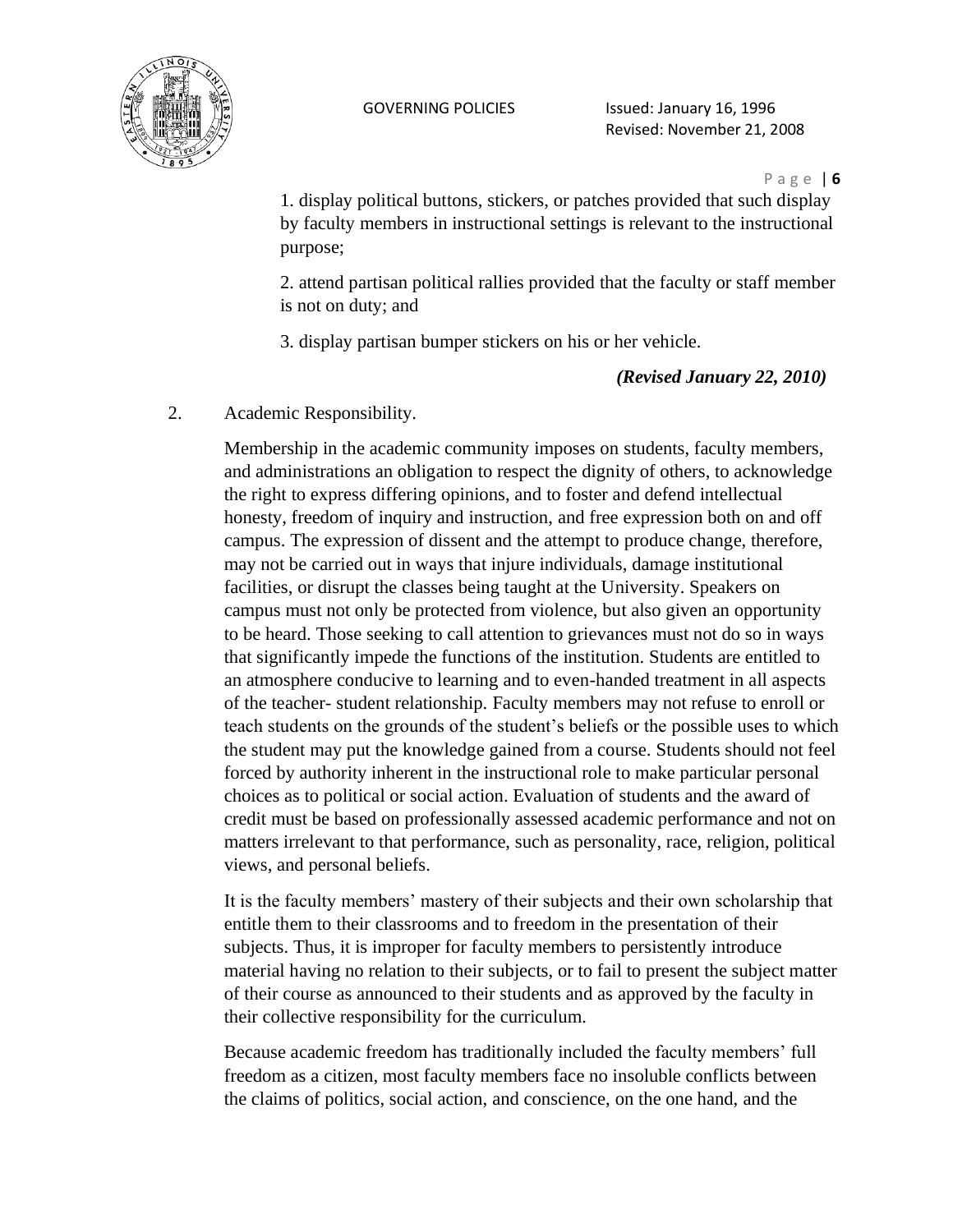

P a g e | **7**

claims and expectations of their students, colleagues, and institutions, on the other. If such conflicts become acute, and the faculty members' attention to their obligations as citizens and moral agents precludes the fulfillment of substantial academic obligations, they cannot escape the responsibility of the choice, but should either request leaves of absence or resign their academic positions.

## **E. Participation in University Governance.**

1. Shared Participation.

To better promote shared participator in responsible and wise decision- making and to ensure channels of communication, the University shall provide for elected campus organizations, the structures of which shall be determined by the constituencies they represent and approved by the President. Except as limited by the scope of collective bargaining negotiations between the Board and the academic employees and the requirement of good faith collective bargaining, the appropriate and duly constituted committees of faculty government shall participate in the decision- making process of the University in the following areas:

- a. Academic policies concerning but not limited to teaching, research, academic standards and curriculum.
- b. Creation of administrative positions at the level of Dean and Vice President and selection of administrative officers for such positions as well as of the President of the University.
- c. Policies relating to student life, conduct, and discipline, following consultation with the Student Government.
- d. Planning and the determination of priorities for the conduct and development of the University.
- e. Basic policies with regard to campus planning and facilities construction and utilization.
- 2. Council on University Planning and Budget ("CUPB").

The University shall establish a university- wide budget committee composed of faculty, staff, and students selected so as to provide representation of academic and support areas consistent with a practical committee size. CUPB shall participate in making recommendations to the President and the Boards with respect to:

a. The setting of program priorities in the University budget.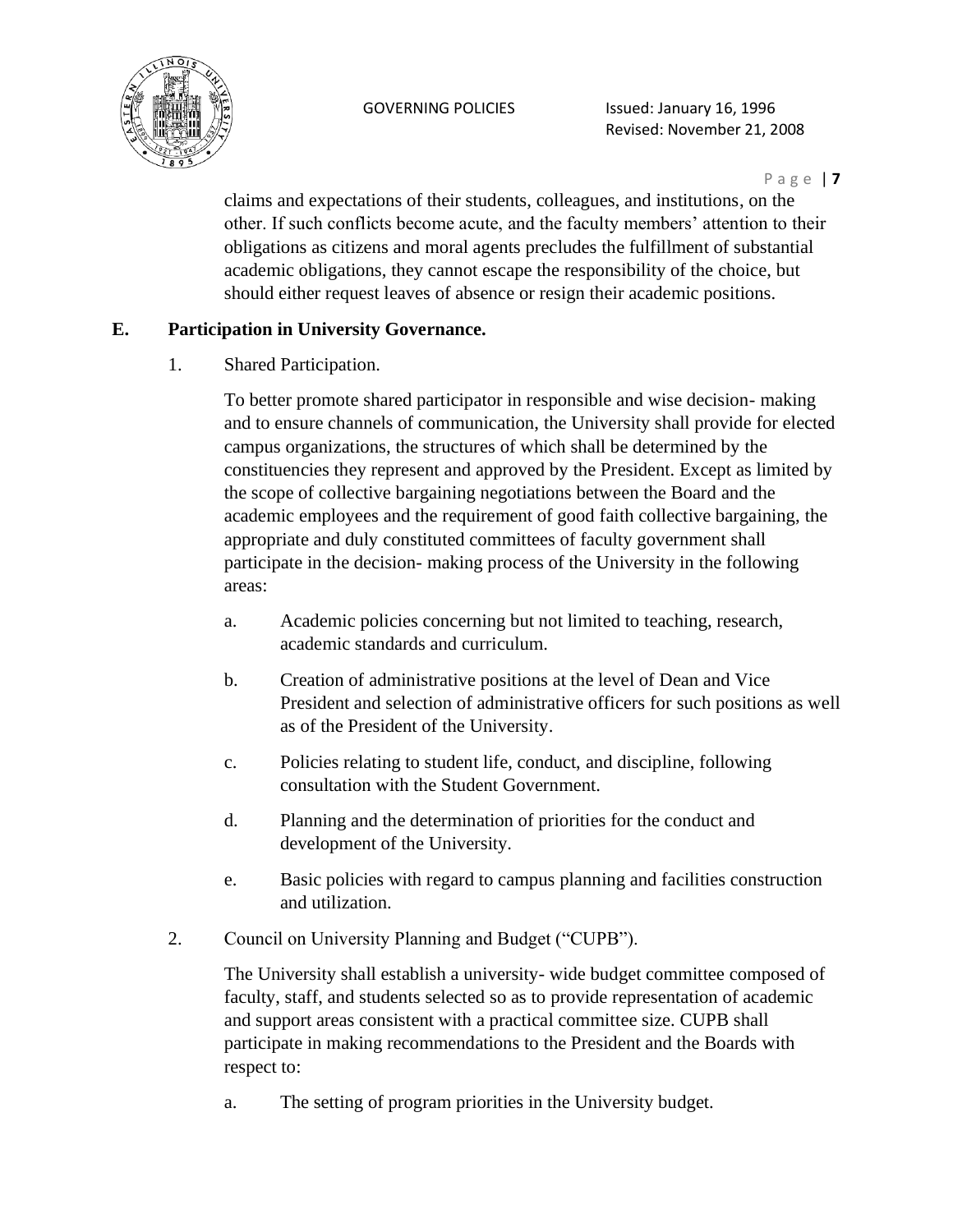

P a g e | **8**

- b. Periodic review of the University budget.
- c. Transfers of significant amounts among internal budget items.

To operate effectively, CUPB members should familiarize themselves with previous budgets and with existing budget formulas; familiarize themselves with the data reporting procedures used in the University; and develop a good working knowledge of the financial operation of the University. To aid CUPB in its functions, the appropriate administrative officers shall keep CUPB members and all fiscal agents informed concerning budget formulas, budgetary procedures, and calendars as they are formulated at the University and higher levels. It is expected that broad committee representation will provide maximum opportunity for a voice for the faculty, staff, and students as a whole.

3. Constitutions.

The University's three (3) senates, faculty, staff, and students, shall each develop constitutions for their own duly established government organizations. Such constitutions shall be reviewed and approved by the President and submitted to the Board for review. Such constitutions shall be consistent with Board policy and shall ensure the democratic involvement of the constituencies so represented, and shall be placed in the university library and posted on the University's official website for interested persons.

## **F. Students.**

As members of the academic community, University students are encouraged to develop critical thinking skills and to engage in a sustained and independent search for knowledge and truth. The freedom to learn depends upon appropriate opportunities and conditions in the classroom, on the campus, and in larger community. The responsibility to secure and respect conditions conducive to the freedom to learn is shared by all members of the academic community. Therefore, the University shall provide means by which students participate in university governance. Students shall be guaranteed due process in disciplinary proceedings and freedom from discrimination based upon race, color, sex, religion, age, national origin, ancestry, marital status, disability, veteran status, sexual orientation, or any other basis of discrimination precluded by federal and state statutes. Current state and federal legal definitions of the above prohibited bases of discrimination shall be followed, when applicable. Appropriate and duly constituted committees of student government may develop and propose to the President, or such other administrative officers as the President may designate from time to time, advisory recommendations with respect to student concerns.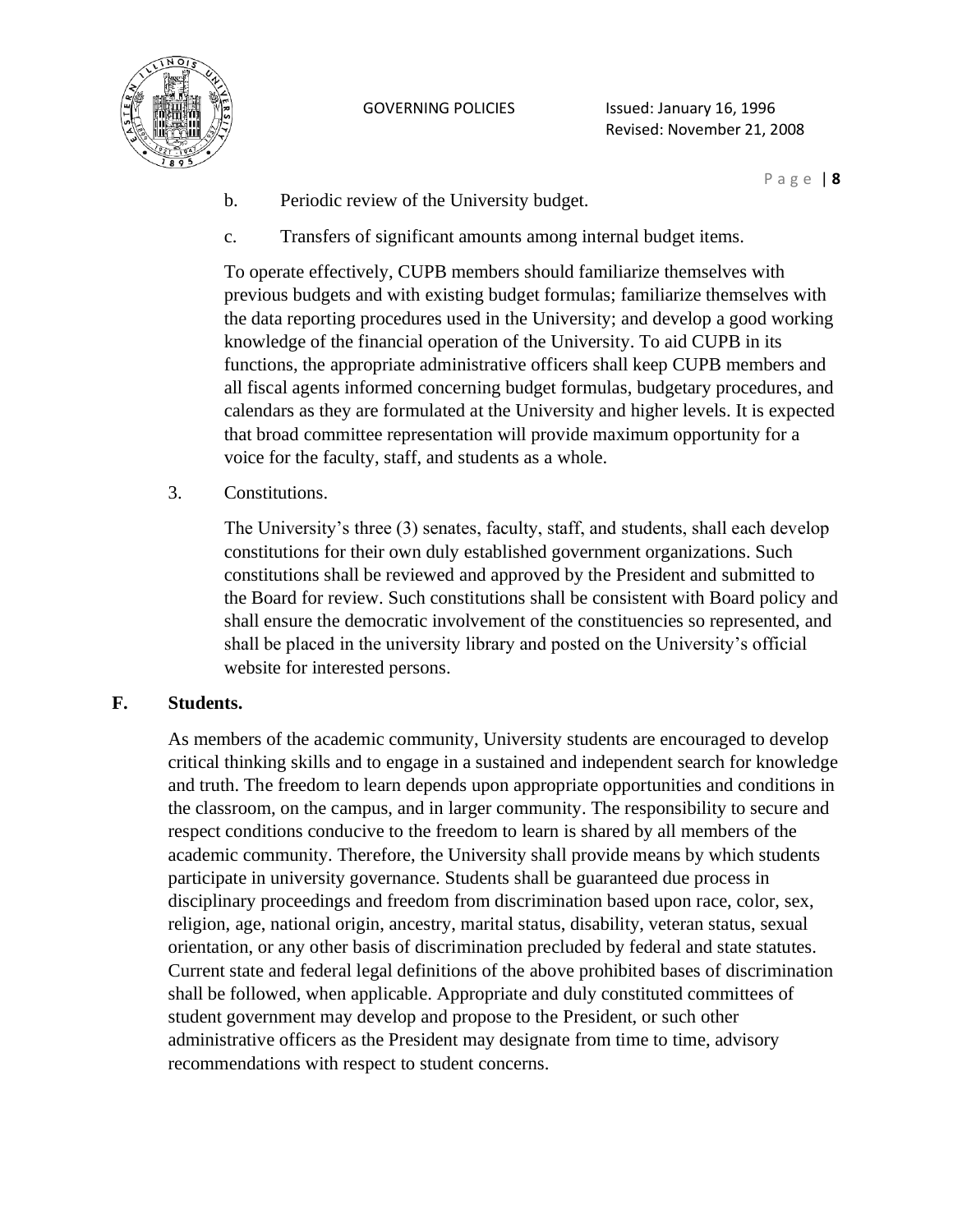

P a g e | **9**

## **G. Selection and Evaluation of the President.**

- 1. Selection of the President
	- a. The Board shall determine the qualifications, experience, and characteristics it seeks in a President. The Board will determine the process it shall follow in selecting a President in accordance with State law. The Board shall determine whether to determine to function as a committee of the whole in process of selecting the President.
	- b. The Board shall decide the composition and function of any advisory committee and the terms and conditions of employment of any consultants used in the process of selecting a President. Various constituencies of the campus community shall be represented on the advisory committee in order to ensure broad, diverse membership.
	- c. The Board shall select and interview the final candidates for the position of President, providing members of the campus community opportunities to meet all finalists.
	- d. The Board shall appoint the President and the President shall serve at the Board's pleasure unless the contract of employment specifies otherwise.
- 2. Evaluation of the President
	- a. The Board shall review annually the performance of the President before the end of the last quarter in the fiscal year.
	- b. The material used in the President's annual performance review shall include: (1) a statement of the President's goals and objectives, (2) feedback received from stakeholders including board members, members of President Council, Mayor of Charleston, and leaders of Faculty Senate, Student Senate, and Staff Senate, and (3) such other material as specified by the Board. Additional material may be submitted at the discretion of the President.

## *(Revised September 11, 2020)*

## **ARTICLE III. ADOPTION, AMEDNMENT, OR REPEAL OF POLICIES**

The Board's governing policies may be adopted, amended, or repealed at any regular Board meeting by a majority vote of the voting members then serving on the Board. Requests for the adoption, amendment, or repeal of governing Policies shall be submitted to the Chairperson. The